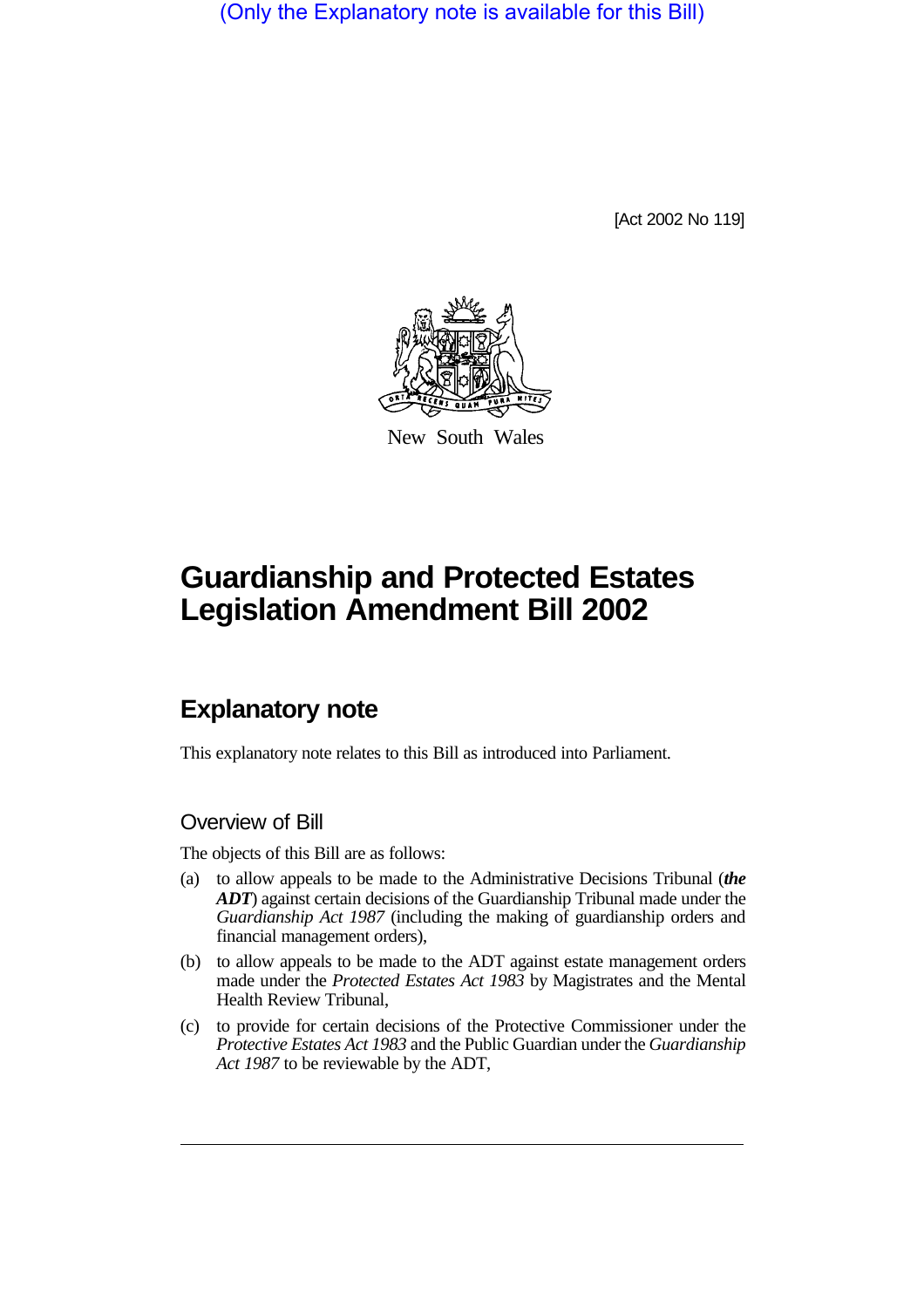Explanatory note

- (d) to confer jurisdiction on the ADT to hear and determine appeals against decisions by the Guardianship Tribunal and other persons and bodies, and to provide that the ADT is to be constituted by a 3 member Appeal Panel in relation to any such appeal,
- (e) to amend the *Protected Estates Act 1983* to separate the functions of the Protective Commissioner from the functions of the Supreme Court under that Act, and to confer additional functions on the Protective Commissioner in relation to the management of estates of protected persons,
- (f) to make a number of miscellaneous and consequential amendments to the *Guardianship Act 1987*, the *Protected Estates Act 1983*, the *Administrative Decisions Tribunal Act 1997* (*the ADT Act*) and the *Defamation Act 1974*.

#### Outline of provisions

**Clause 1** sets out the name (also called the short title) of the proposed Act.

**Clause 2** provides for the commencement of the proposed Act on a day or days to be appointed by proclamation.

**Clause 3** is a formal provision giving effect to the amendments to the *Guardianship Act 1987* set out in Schedule 1.

**Clause 4** is a formal provision giving effect to the amendments to the *Protected Estates Act 1983* set out in Schedule 2.

**Clause 5** is a formal provision giving effect to the amendments to the *Administrative Decisions Tribunal Act 1997* set out in Schedule 3.

**Clause 6** is a formal provision giving effect to the amendment to the *Defamation Act 1974* set out in Schedule 4.

## **Schedule 1 Amendment of Guardianship Act 1987**

At present under the Act, any decision of the Guardianship Tribunal is subject to appeal to the Supreme Court. Without affecting this existing right of appeal, **Schedule 1 [6]** provides for appeals also to be made to the ADT against decisions by the Guardianship Tribunal. The appealable decisions relate to the appointment of enduring guardians, the making of guardianship orders and financial management orders and the giving of directions to guardians. **Schedule 1 [1] and [5]** are consequential amendments.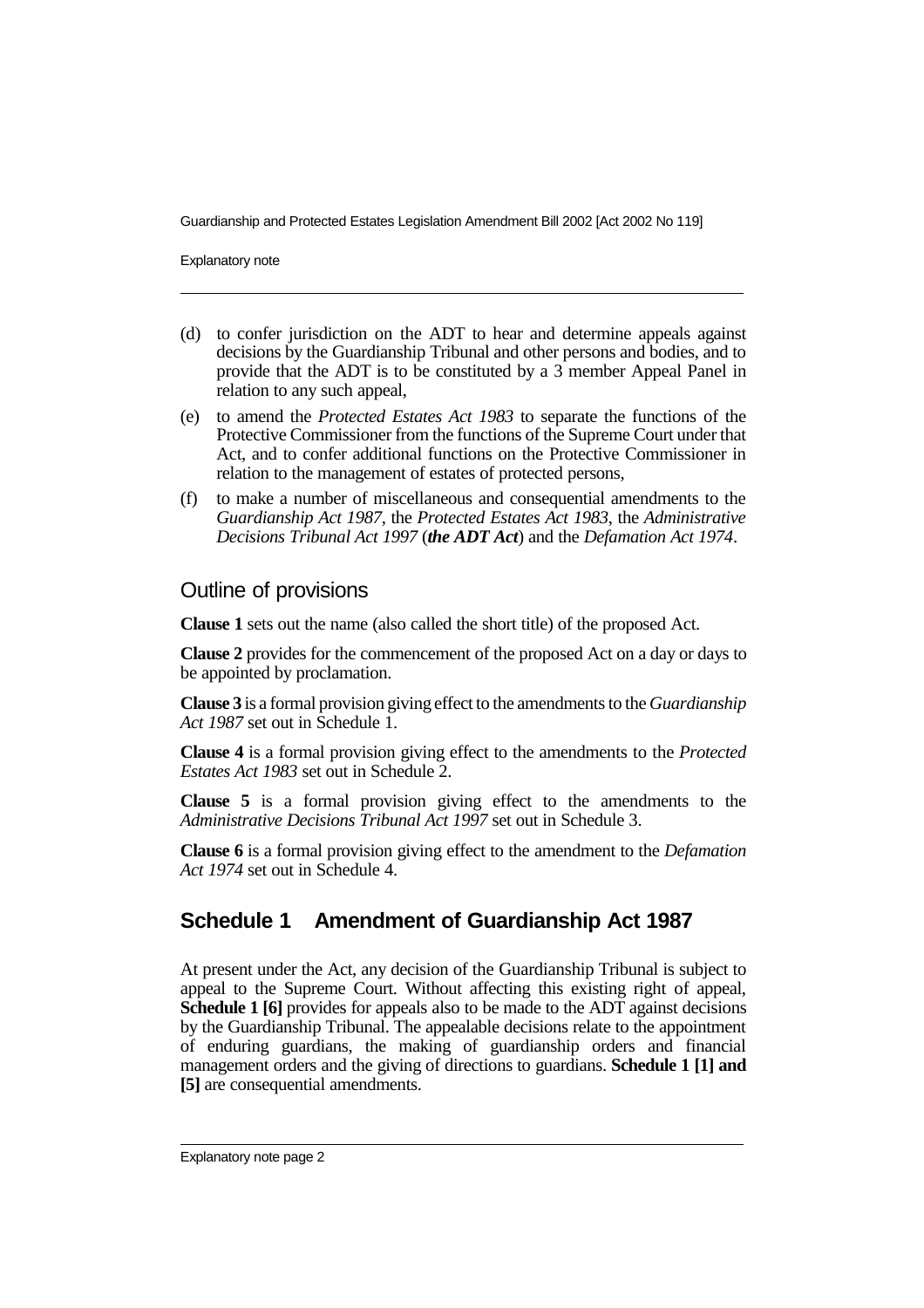Explanatory note

**Schedule 1 [2] and [3]** are consequential on the amendment made by **Schedule 2 [10]**.

**Schedule 1 [4]** makes it clear that a party to proceedings before the Guardianship Tribunal has, if the proceedings are under some other Act, a right of appeal to the Supreme Court against the Tribunal's decision.

**Schedule 1 [7]** provides that the Guardianship Tribunal must, when it makes any decision that is appealable to the ADT, advise the parties that the decision may be appealed against.

**Schedule 1 [8]** provides for decisions of the Public Guardian under the *Guardianship Act 1987* to be reviewable by the ADT.

**Schedule 1 [9]** provides that the Public Guardian may issue an evidentiary certificate stating that a specified person was during a specified period subject to a guardianship order.

**Schedule 1 [10] and [11]** provide for savings and transitional matters.

### **Schedule 2 Amendment of Protected Estates Act 1983**

**Schedule 2 [7]** provides for appeals to be made to the ADT against orders by Magistrates or the Mental Health Review Tribunal (being orders providing that the estates of persons are subject to management under the*Protected Estates Act 1983*). The amendment also provides that if a Magistrate or the MHRT makes any such order, the parties must, on request, be given notice of the reasons for the decision and their right of appeal to the ADT. **Schedule 2 [1], [2], [5] and [6]** are consequential amendments.

**Schedule 2 [8]** provides that the decision of the Protective Commissioner whether or not to approve of a private manager authorising a protected person to deal with part of his or her estate will be reviewable by the ADT.

**Schedule 2 [9]** provides that decisions by the Protective Commissioner in relation to the management of estates of protected persons will be reviewable by the ADT.

**Schedule 2 [10]** provides that the Protective Commissioner will have the function of authorising a person who has been appointed by the Supreme Court or the Guardianship Tribunal as the manager of the estate of a protected person to have the functions that the Protective Commissioner specifies. The Protective Commissioner will also be able to give directions in relation to the functions of private managers. **Schedule 2 [15]** provides that the Supreme Court may still make orders as to the management of the estates of protected persons.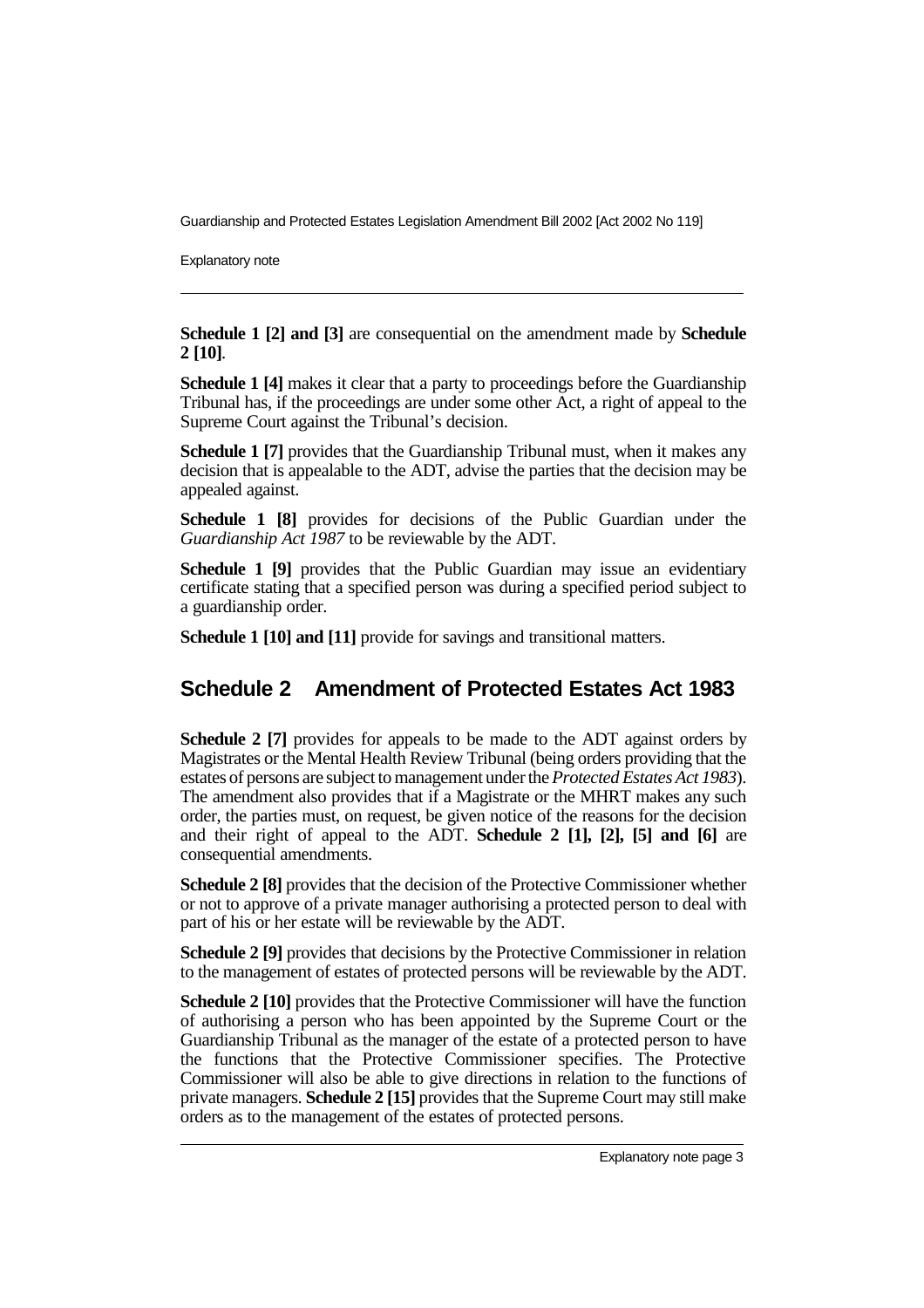Explanatory note

The amendment also replaces a provision of the Act that currently enables the Protective Commissioner, as an officer of the Supreme Court, to exercise the jurisdiction and powers of the Supreme Court in relation to the management of the estates of protected persons. **Schedule 2 [3], [4], [16], [18]–[21], [23] and [27]**make a number of amendments as a consequence of the Protective Commissioner being given the power to exercise these functions independently of the Supreme Court.

**Schedule 2 [11]** provides that decisions by the Protective Commissioner in relation to the functions of private managers will be reviewable by the ADT.

**Schedule 2 [12]** provides that the security that the Supreme Court or the Guardianship Tribunal may order a private manager to give to the Protective Commissioner may include security comprising the assets of the protected person.

**Schedule 2 [13]** provides that any security given as directed by the Supreme Court or the Guardianship Tribunal may be invested by the Protective Commissioner.

**Schedule 2 [14]** enables private managers to lodge estate funds with the Protective Commissioner and makes provision for the investment of those funds. The amendment also enables the Protective Commissioner to prepare financial plans in respect of the estates of protected persons.

**Schedule 2 [17]** enables money in the reserve fund established under section 54 of the Act to be applied for the payment of certain costs.

**Schedule 2 [22]** makes it an offence for a person to fail to comply with a direction of the Protective Commissioner. **Schedule 2 [26]** is a consequential amendment.

**Schedule 2 [24]** provides that the Protective Commissioner (and no longer the Supreme Court) may order visits and reports in relation to protected persons.

**Schedule 2 [25]** enables the Protective Commissioner to issue an evidentiary certificate stating that the estate of a person was during a specified period subject to financial management.

**Schedule 2 [28] and [29]** provide for savings and transitional matters.

#### **Schedule 3 Amendment of Administrative Decisions Tribunal Act 1997**

**Schedule 3 [27]** provides that the ADT will have jurisdiction under an Act to hear and determine an appeal against a decision if the Act provides that an appeal may be made to the ADT against any such decision made by the decision-maker. These appeals are referred to in the ADT Act as *external appeals*to distinguish them from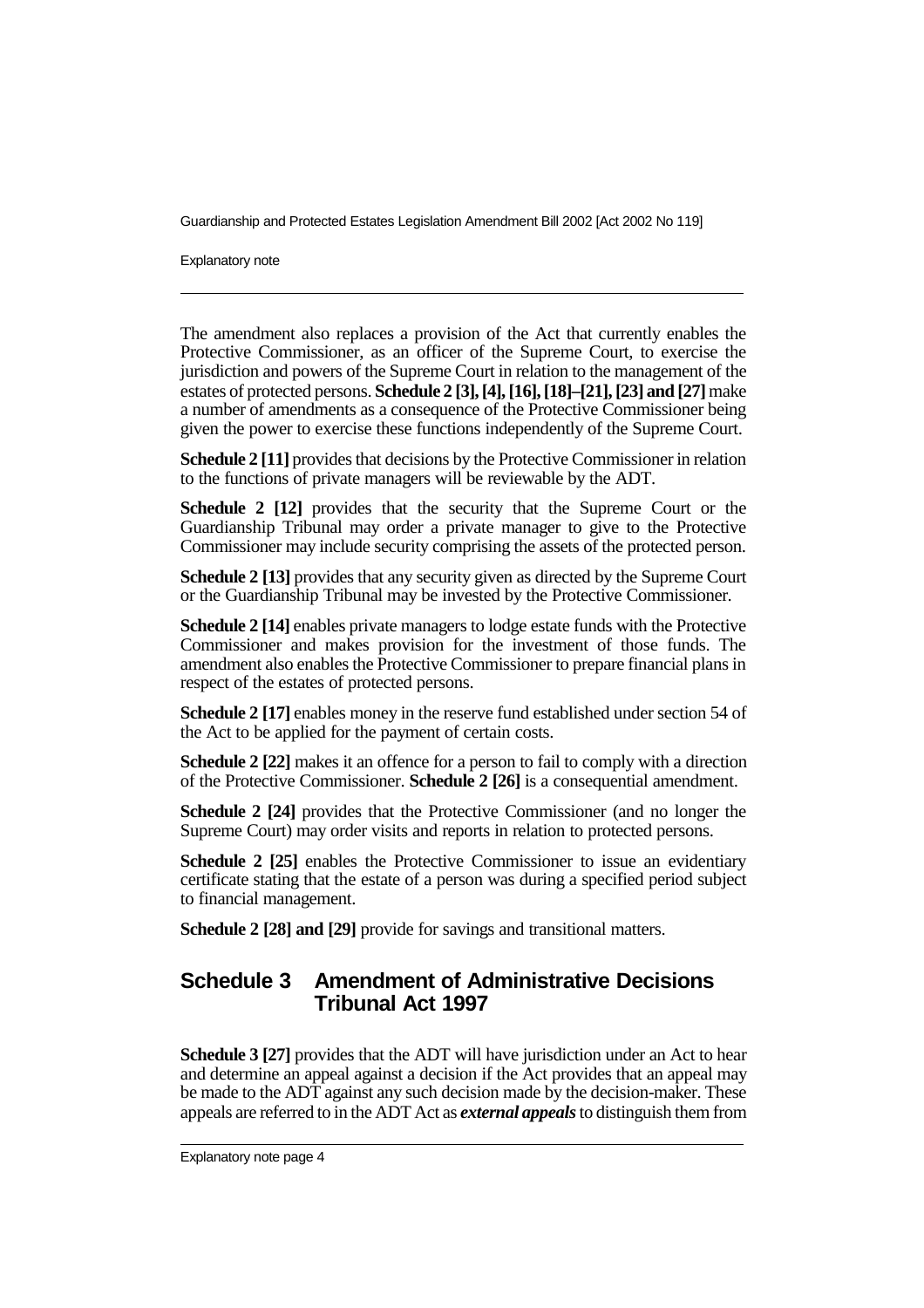Explanatory note

appeals against decisions of the ADT (ie *internal appeals*) and will include, for the time being, appeals under proposed section 67A of the *Guardianship Act 1987* and proposed section 21A of the *Protected Estates Act 1983*. The amendment also makes provision for the grounds on which external appeals may be made and the orders that may be made by the ADT in relation to an external appeal.

**Schedule 3 [1]–[3], [23]–[26], [28] and [30]** make amendments that are consequential on the creation of the new external appeals jurisdiction of the ADT.

**Schedule 3 [5]** provides that the ADT will be constituted by a 3 member Appeal Panel for the purposes of an external appeal. In the case of an external appeal under proposed section 67A of the *Guardianship Act 1987* or proposed section 21A of the *Protected Estates Act 1983*, the appeal will be heard by a specially constituted 3 member Appeal Panel with at least one member having experience in dealing with persons who have a disability. **Schedule 3 [4] and [6]–[12]** make amendments that are consequential on the creation of an ADT Appeal Panel to deal with external appeals.

**Schedule 3 [13]** specifies the parties to proceedings for an external appeal and provides that the ADT's rules may also make provision for the parties to external appeals (including the designation of a respondent). **Schedule 3 [14]–[18]** make consequential amendments.

**Schedule 3 [19]** makes special provision for the representation of certain parties in the case of an external appeal under proposed section 67A of the *Guardianship Act 1987* or proposed section 21A of the *Protected Estates Act 1983*.

**Schedule 3 [20]–[22]** apply certain procedural provisions under the Act to external appeals.

**Schedule 3 [29]** provides that the publication of names or identification of persons involved in proceedings is prohibited if the proceedings relate to an external appeal under proposed section 67A of the*Guardianship Act 1987* or proposed section 21A of the *Protected Estates Act 1983* or a reviewable decision by the Protective Commissioner or the Public Guardian under those Acts.

**Schedule 3 [31] and [32]** provide that the functions of the ADT in relation to reviewable decisions of the Protective Commissioner or the Public Guardian are allocated to the General Division of the ADT.

**Schedule 3 [33]** enables regulations of a savings and transitional nature to be made as a consequence of the amendments to the ADT Act made by the proposed Act.